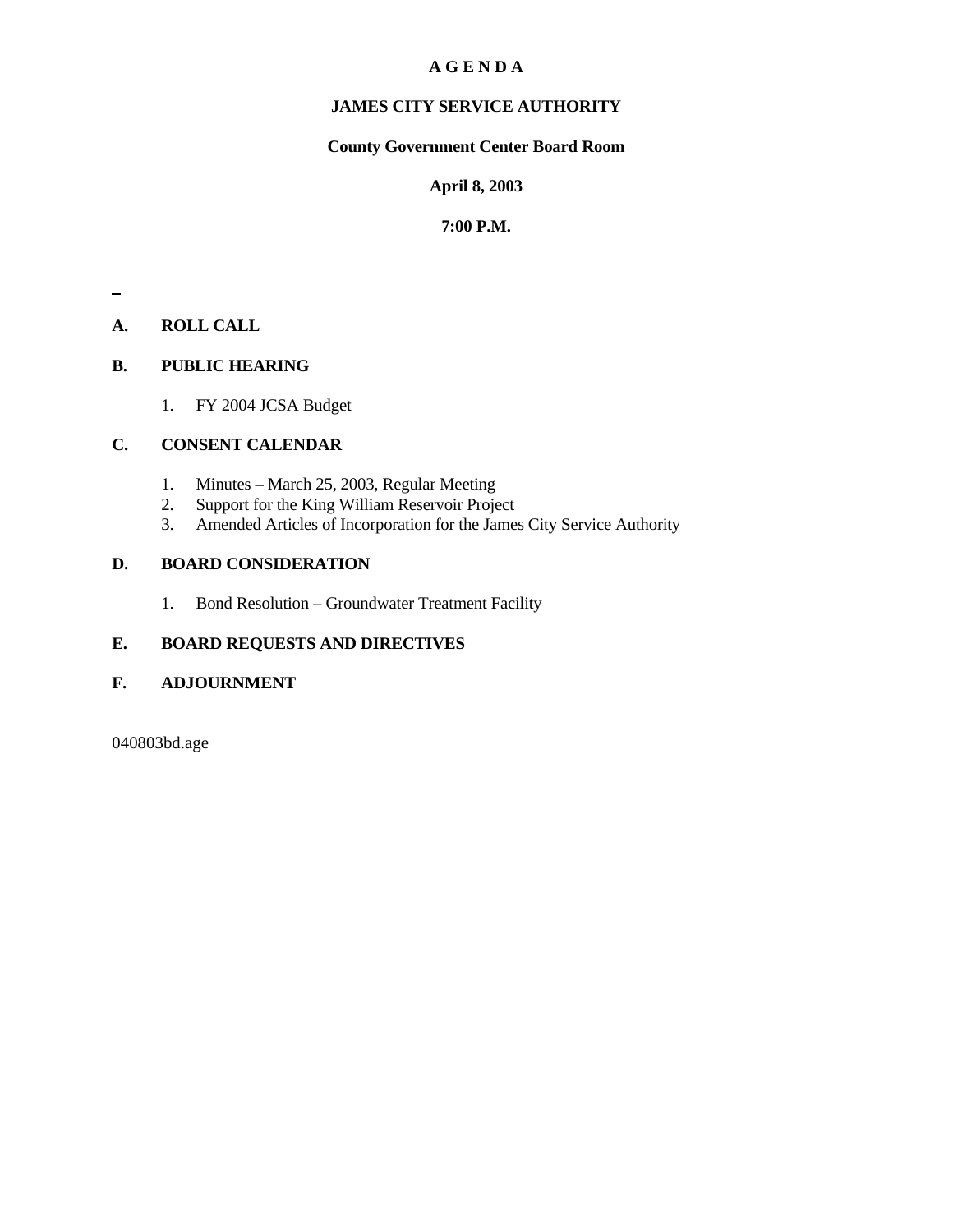# **AT A REGULAR MEETING OF THE BOARD OF DIRECTORS OF THE JAMES CITY SERVICE AUTHORITY, JAMES CITY COUNTY, VIRGINIA, HELD ON THE 25TH DAY OF MARCH, 2003, AT 7:00 P.M. IN THE COUNTY GOVERNMENT CENTER BOARD ROOM, 101 MOUNTS BAY ROAD, JAMES CITY COUNTY, VIRGINIA.**

# **A. ROLL CALL**

Michael J. Brown, Chairman John J. McGlennon, Vice Chairman Jay T. Harrison, Sr. James G. Kennedy Bruce C. Goodson

Sanford B. Wanner, Secretary Frank M. Morton, III, County Attorney Larry M. Foster, General Manager

# **B. CONSENT CALENDAR**

Mr. Harrison made a motion to adopt the items on the Consent Calendar.

The motion passed by a unanimous voice vote.

- 1. Minutes February 25, 2003, Regular Meeting
- 2. Award of Bid Toano Force Main

# **R E S O L U T I O N**

# AWARD OF BID - TOANO FORCE MAIN

- WHEREAS, the plans and specifications have been advertised and competitively bid for the Toano Force Main; and
- WHEREAS, eleven firms submitted bids, with C.D. French Excavating Contractors submitting the lowest bid of \$293,857.53; and
- WHEREAS, the bid is within budget, funds are available, and C.D. French Excavating Contractors has been determined capable of performing the work associated with the project.
- NOW, THEREFORE, BE IT RESOLVED by the Board of Directors of the James City Service Authority, James City County, Virginia, hereby awards the contract to C.D. French Excavating Contractors in the amount of \$293,857.53.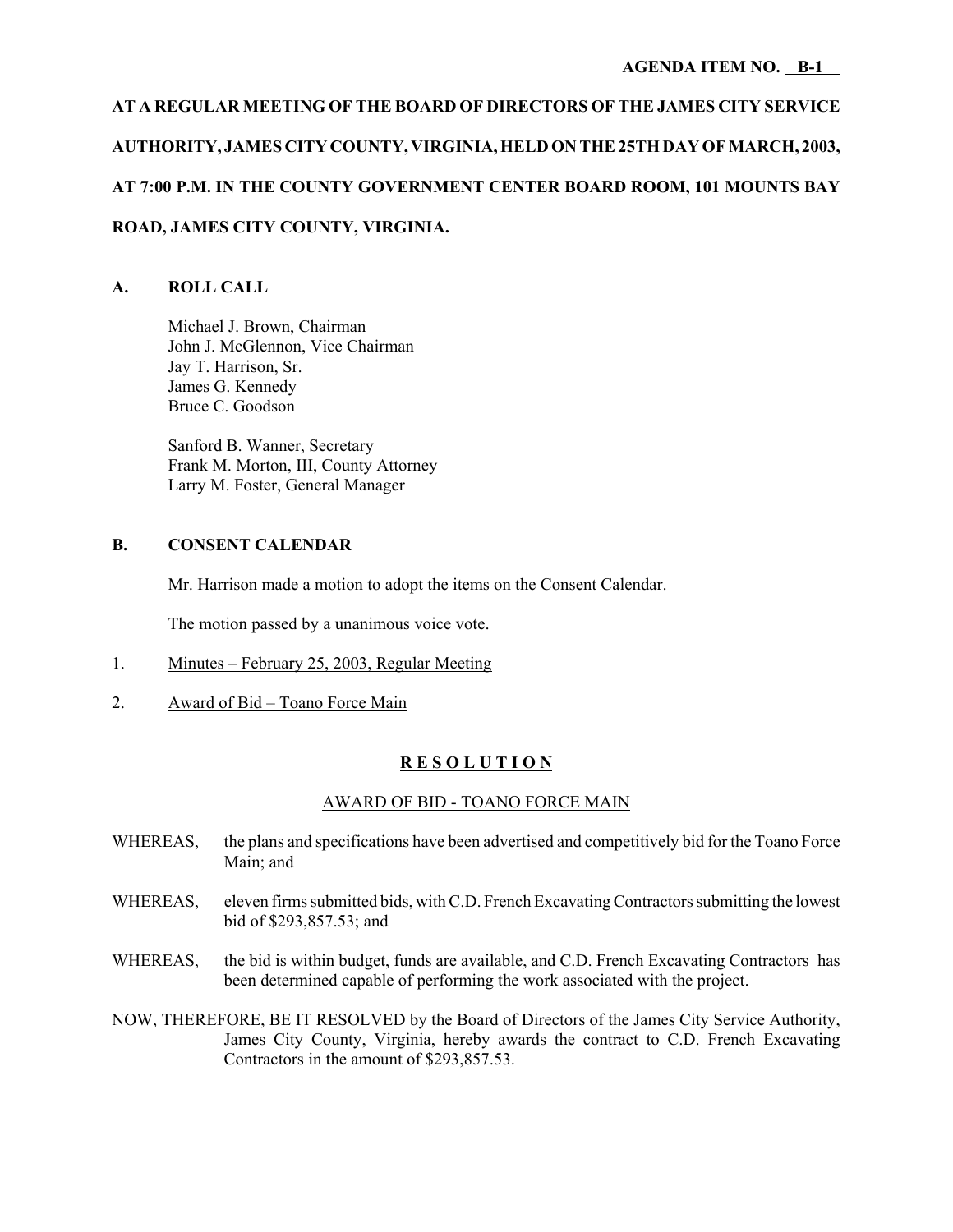#### 3. Water Conservation Committee Appointments

#### **C. BOARD CONSIDERATION**

#### 1. Award of Bid – Groundwater Treatment Facility

Mr. Larry Foster, General Manager, stated that three firms submitted bids for the Groundwater Treatment Facility plans and specifications that were publicly advertised. Mr. Foster stated that Mid Eastern Builders, Inc., submitted the lowest bid, that the bid is below the estimate prepared by the design engineer, and recommended the Board approve the resolution awarding the construction contract for the Groundwater Treatment Facility to Mid Eastern Builders, Inc., in the amount of \$10,100,000.

Mr. McGlennon made a motion to adopt the resolution.

On a roll call vote, the vote was: AYE: Harrison, McGlennon, Kennedy, Brown (4). NAY: (0). ABSTAIN: Goodson (1).

#### **R E S O L U T I O N**

#### AWARD OF BID - GROUNDWATER TREATMENT FACILITY

- WHEREAS, competitive bids for the Groundwater Treatment facility were opened on March 11, 2003, with Mid Eastern Builders submitting the low bid of \$10,100,000; and
- WHEREAS, the bid was within the engineers estimate, budget and funds will be available from a revenue bond issue that will be completed in April 2003 prior to completing the construction contract between the James City Service Authority and Mid Eastern Builders.
- NOW, THEREFORE, BE IT RESOLVED that the Board of Directors of the James City Service Authority, James City County, Virginia, awards the contract for the construction of the Groundwater Treatment Facility to Mid Easter Builders, Inc., in the amount of \$10,100,000.

### **D. BOARD REQUESTS AND DIRECTIVES**

Mr. Foster stated that additional information packets regarding the issuance of Bonds for the Groundwater Treatment Facility project, presented during the earlier work session, can be reviewed by contacting the James City Service Authority.

Mr. Kennedy stated that citizens are confused regarding the Outdoor Water Use Regulations and requested information regarding the regulations be disseminated to the citizens throughout the season.

Mr. Foster stated that staff has prepared a blitz of information to inform citizens of the Outdoor Water Use Regulations.

Mr. Kennedy requested a call-in show to provide citizens another avenue to obtain the information and contact staff regarding their concerns.

Mr. Wanner, responding to Mr. McGlennon's question, stated that aesthetics of the structure of pipes along Jamestown Road at Lake Powell was being addressed.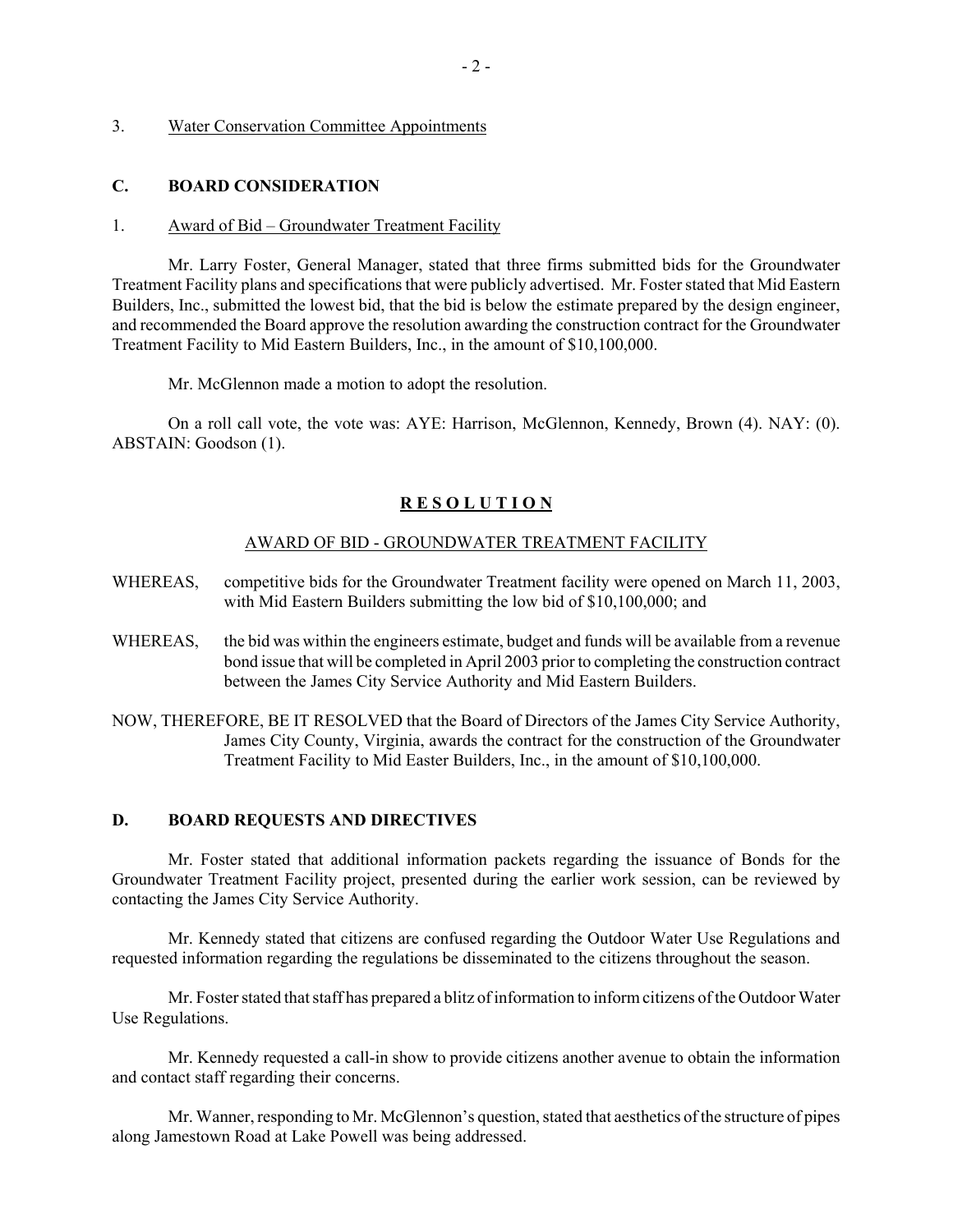Mr. McGlennon made a motion to recess the Board until April 8, 2003.

The motion passed by a unanimous voice vote.

# **E. RECESS**

At 7:40 p.m., Mr. Brown recessed the Board until 7 p.m. on April 8, 2003.

Sanford B. Wanner Clerk to the Board

l

032503bd.min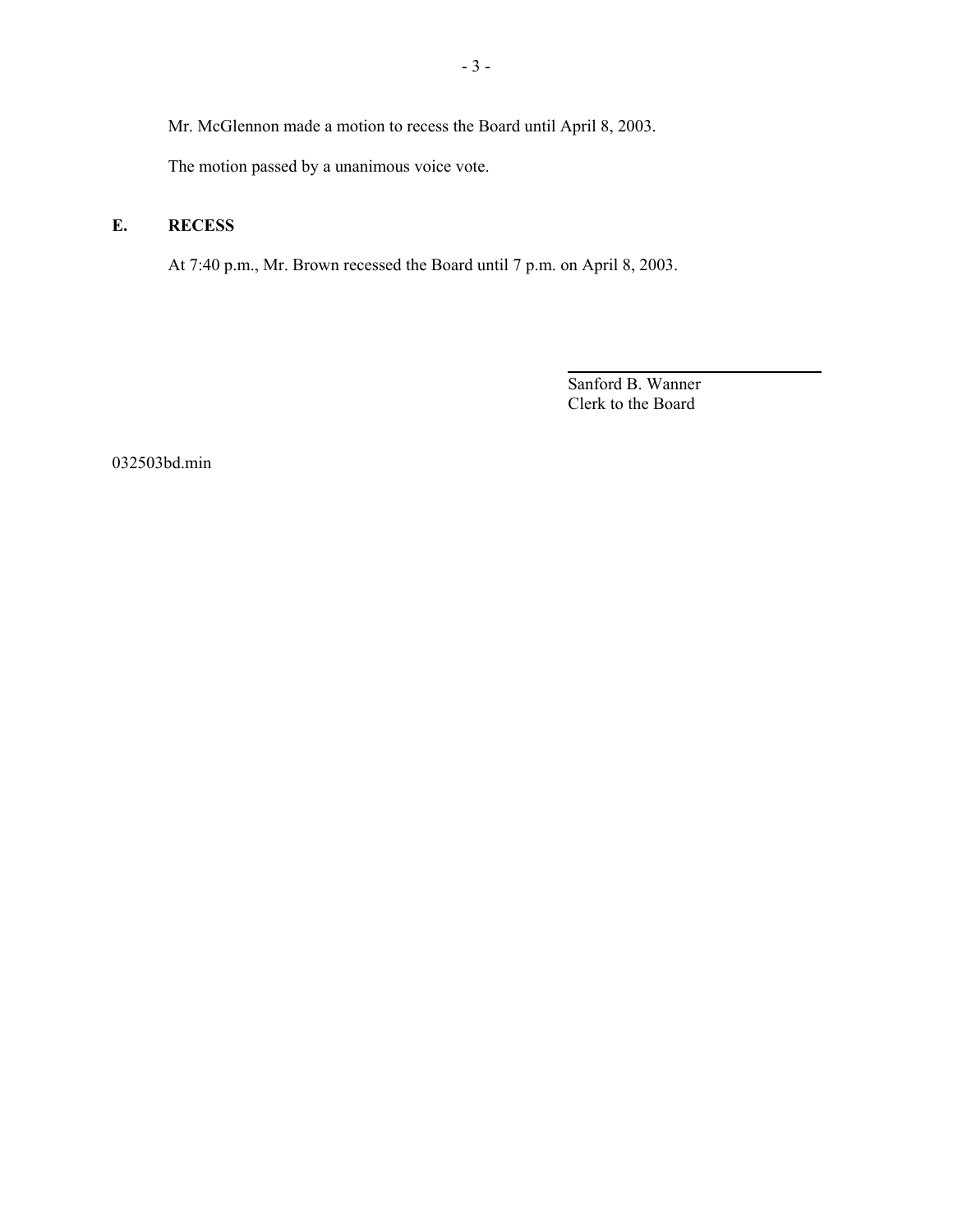# **M E M O R A N D U M**

DATE: April 8, 2003

TO: The Board of Directors

FROM: Larry M. Foster, General Manager, James City Service Authority

l

SUBJECT: Support for the King William Reservoir Project

The Virginia Marine Resource Commission will conduct a public hearing on Newport News' application to withdraw water from the Mattaponi River on April 22, 2003. The permit is critical to the Corps of Engineers approval of a permit to build the King William Reservoir Project.

The Reservoir project was selected as the most feasible of over 35 options evaluated. Once permitted and constructed, the reservoir will produce approximately 23 million gallons of water to meet the Peninsula's water needs through approximately 2050.

Approval of the attached resolution expressing the Board of Directors support for the King William Reservoir Project is recommended.

Larry M. Foster

 $\mathcal{L}_\text{max}$ 

LMF/gs KingWm-bod.mem

Attachment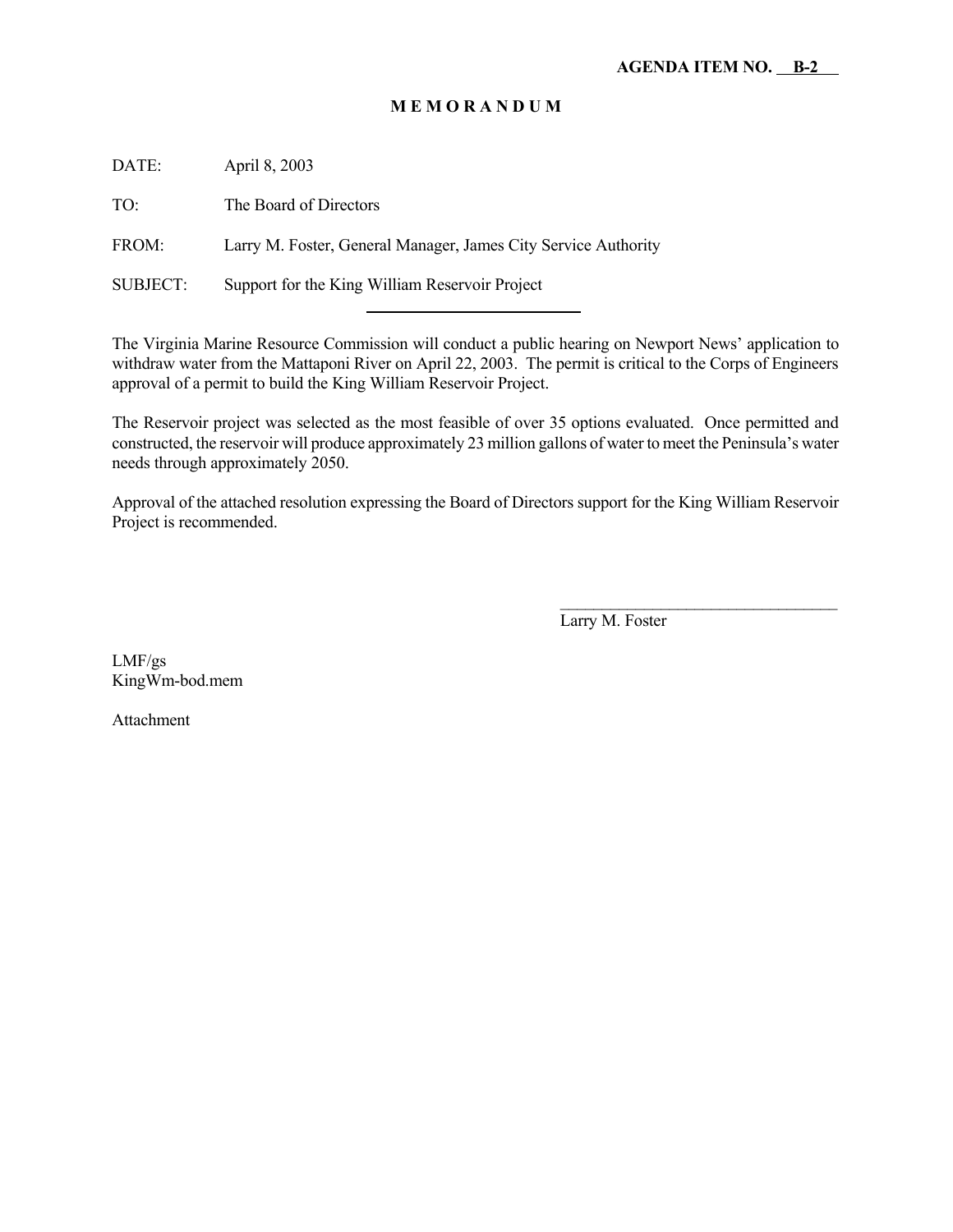# **R E S O L U T I O N**

#### SUPPORT FOR THE KING WILLIAM RESERVOIR PROJECT

- WHEREAS, the City of Newport News has submitted an application to the Virginia Marine Resource Commission for a permit to withdraw water from the Mattaponi River to provide water to the King William Reservoir; and
- WHEREAS, the King William Reservoir has been identified, after the evaluation of over 35 alternative projects, as the most feasible option for meeting the long-term water needs of the citizens and businesses located on the Virginia Peninsula; and
- WHEREAS, the Virginia Marine Resource Commission will conduct a public hearing on the application for a permit to withdraw water from the Mattaponi on April 22, 2003.
- NOW, THEREFORE, BE IT RESOLVED by the Board of Directors of the James City Service Authority, James City County, Virginia, expresses its support of the King William Reservoir Project and encourages the Virginia Marine Resources Commission to issue the permit to withdraw water from the Mattaponi River to support the King William Reservoir Project.

Michael J. Brown Chairman, Board of Directors

 $\mathcal{L}_\text{max}$ 

ATTEST:

Sanford B. Wanner Secretary to the Board

Adopted by the Board of Directors of the James City Service Authority, James City County, Virginia, this 8th day of April, 2003.

KingWm-bod.res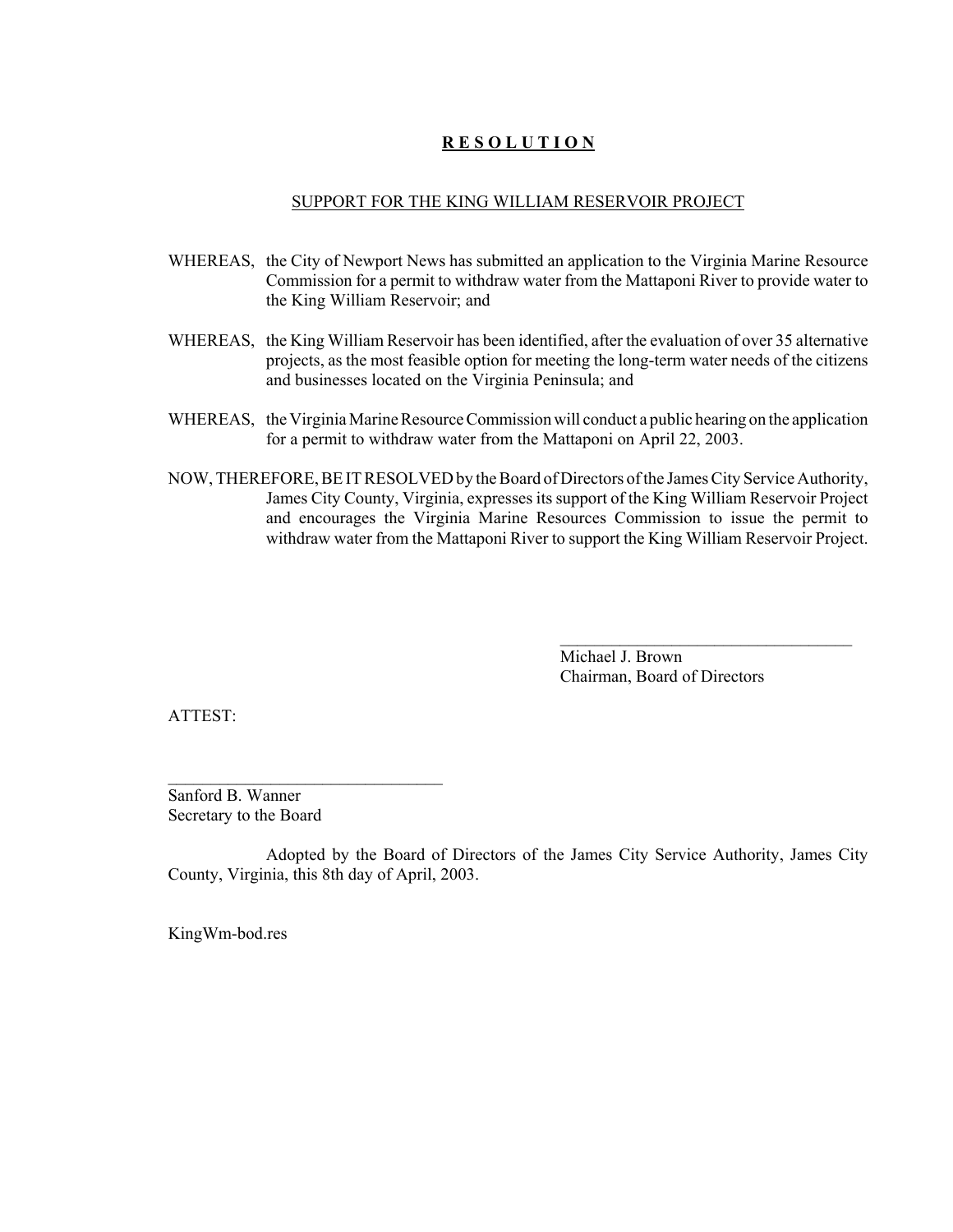# **M E M O R A N D U M**

| DATE:           | April 8, 2003                                                                                           |
|-----------------|---------------------------------------------------------------------------------------------------------|
| TO:             | The Board of Directors                                                                                  |
| FROM:           | Larry M. Foster, General Manager, James City Service Authority<br>Frank M. Morton, III, County Attorney |
| <b>SUBJECT:</b> | Amended Articles of Incorporation for the James City Service Authority                                  |
|                 |                                                                                                         |

The Board of Directors is aware that the Board of Supervisors has considered and approved certain amendments to the Articles of Incorporation of the James City Service Authority (JCSA). Under such a process, it would be prudent for the JCSA as well to ratify and confirm all its prior actions.

Attached is a resolution that accomplishes that action and staff recommends its adoption.

Larry M. Foster

Frank M. Morton, III

 $\mathcal{L}_\text{max}$  and  $\mathcal{L}_\text{max}$  and  $\mathcal{L}_\text{max}$  and  $\mathcal{L}_\text{max}$ 

 $\mathcal{L}_\text{max}$ 

LMF/adw amendedar.mem

Attachment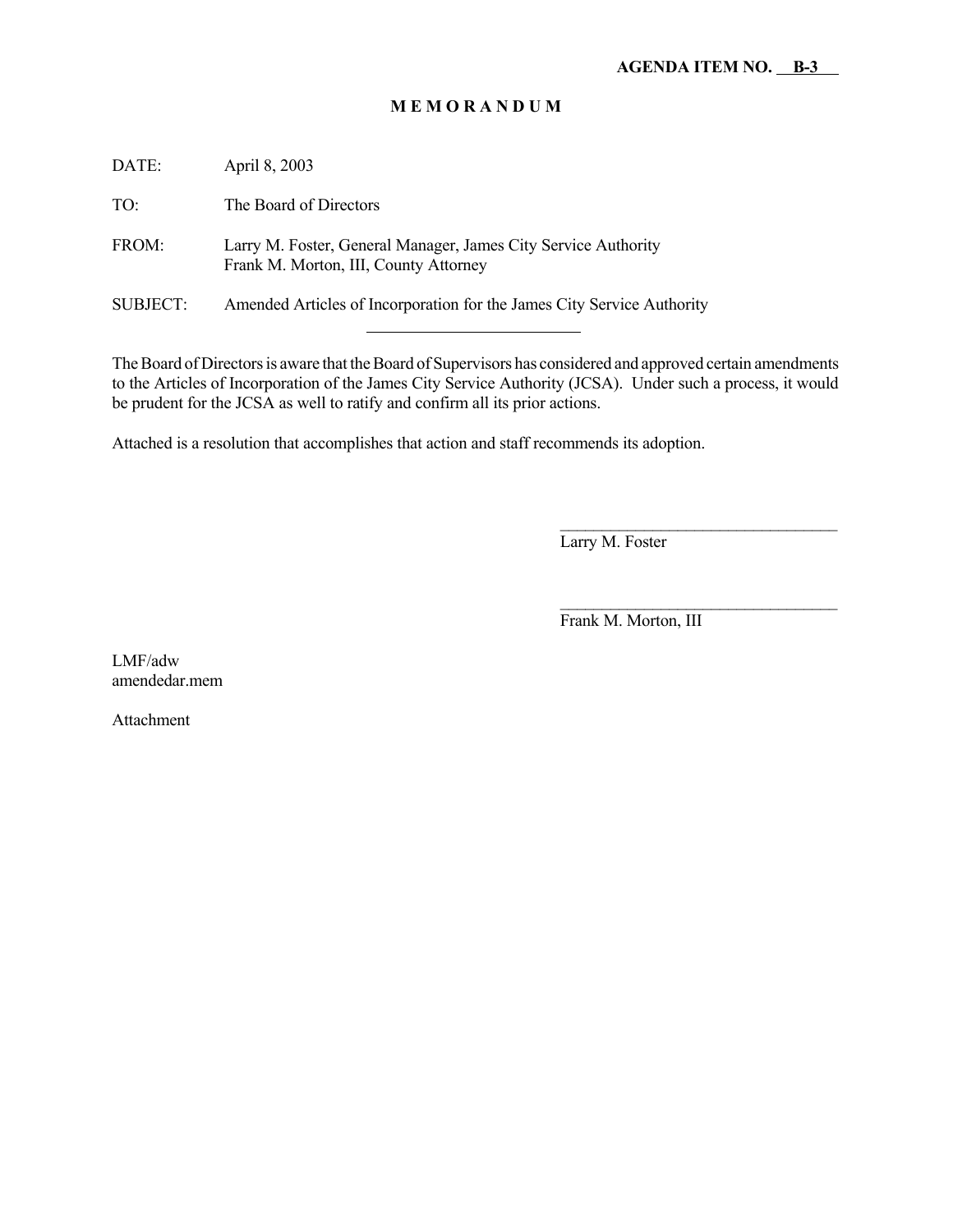# **R E S O L U T I O N**

#### AMENDED ARTICLES OF INCORPORATION FOR

#### JAMES CITY SERVICE AUTHORITY

- WHEREAS, by resolution of March 25, 2003, the Board of Supervisors of James City County, Virginia, made certain amendments to the Articles of Incorporation of the James City Service Authority (JCSA); and
- WHEREAS, it would be appropriate for the Board of Directors of the JCSA to ratify and confirm all prior actions of the JCSA Board of Directors.
- NOW, THEREFORE, BE IT RESOLVED by the Board of Directors of the James City Service Authority, James City County, Virginia, that it hereby ratifies and confirms all prior actions of the JCSA Board of Directors

Michael J. Brown Chairman, Board of Directors

 $\mathcal{L}_\text{max}$ 

ATTEST:

Sanford B. Wanner Secretary to the Board

 $\mathcal{L}_\text{max}$  , where  $\mathcal{L}_\text{max}$  is the set of the set of the set of the set of the set of the set of the set of the set of the set of the set of the set of the set of the set of the set of the set of the set of the se

Adopted by the Board of Directors of the James City Service Authority, James City County, Virginia, this 8th day of April, 2003.

amendedar.res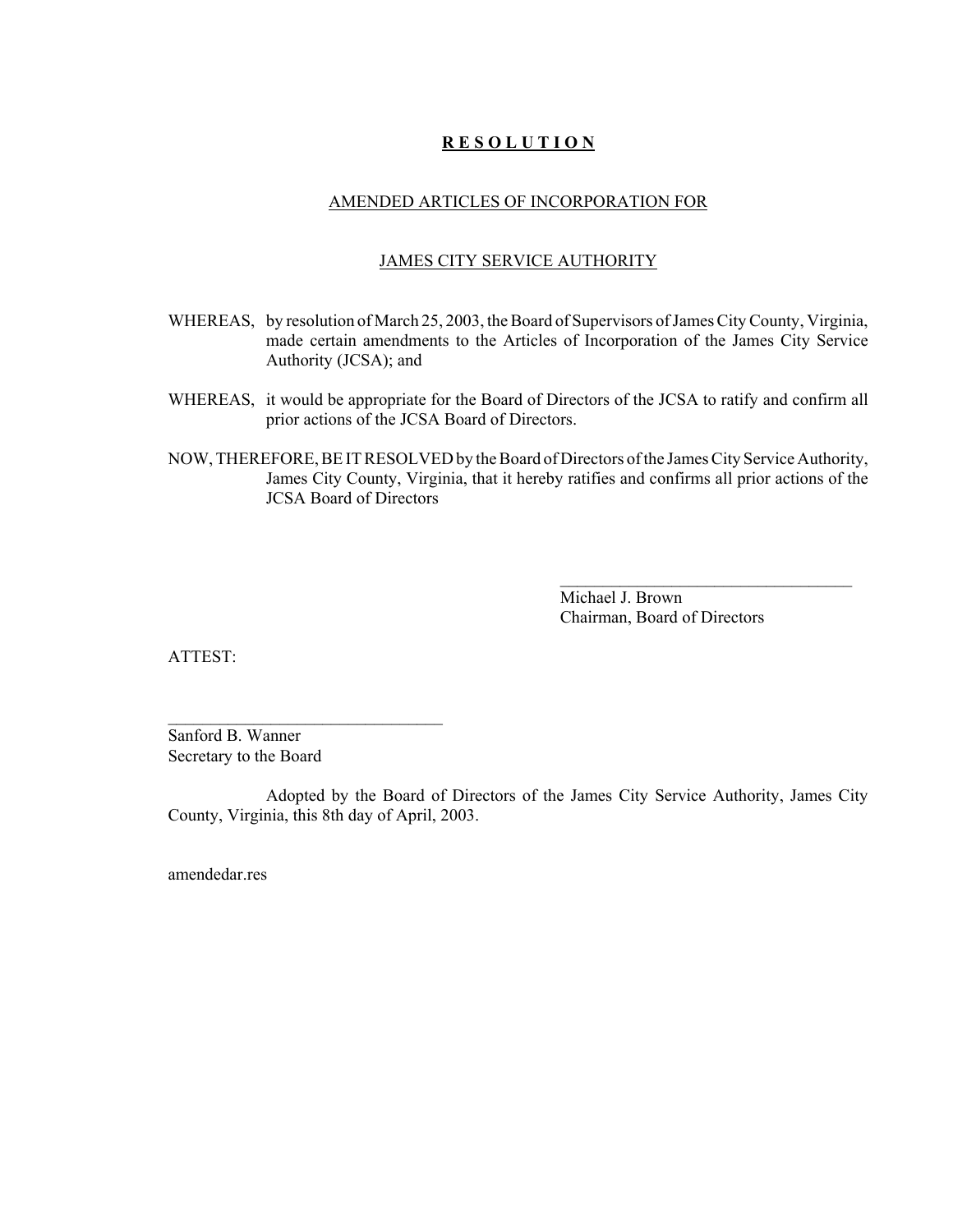# **M E M O R A N D U M**

DATE: April 8, 2003 TO: The Board of Directors FROM: Larry M. Foster, General Manager, James City Service Authority

SUBJECT: Bond Resolution - Groundwater Treatment Facility

l

The James City Service Authority (JCSA) is in the final stages of the design and competitive bid process to construct a 5.0-million-gallon-per-day Groundwater Treatment Facility (GTF). A contract to construct the facility was awarded at the March 25, 2003, Board meeting. The facility is expected to cost between \$18 million to \$20 million. The JCSA intends to issue approximately \$15 million in revenue bonds to finance the facility. In fall 2002, representatives of Davenport and Company apprized the Board of the options for financing the GTF. Davenport recommended that the JCSA use available financial resource to establish a fund reserve equal to double annual revenues or approximately \$24 million. In addition, Davenport recommended that the JCSA issue bonds through a private placement to finance the GTF.

In early January, proposals for the private placement of bonds to finance the GTF were received from several interested investment institutions. The proposals were attractive by historical standards, but it was determined that under current market conditions, a public placement would result in a lower interest rate. In the current bond market, the JCSA can expect an interest rate of between four to five percent.

Over the past six weeks, staff has worked closely with Davenport to prepare a Public Offering Statement (POS), obtain a bond rating from Moody's, and a Surety Bond for the financing. The POS establishes the need for the financing and the financial credibility of the JCSA. The POS also establishes certain loan parameters such as a requirement for a Surety Bond to guarantee the payment of the bonds and a cash reserve equal to one year of principal and interest for the bonds. The cash reserve will also be guaranteed by a bond.

In addition, staff has supported Saunders and Troutman, our bond attorneys, in the preparation of a Master Indenture of Trust, which establishes the guidelines for current and future financing. The Indenture establishes that the JCSA will set adequate rates to generate revenues over expenditures to cover 120 percent of the annual principal and interest costs. It also establishes that this and all future debt will be treated equally for bond holders.

The POS and Master Indenture of Trust are available for Board review.

The attached resolution, prepared by Saunders and Troutman, authorizes the issuance of the bonds to finance the GTF at a rate not to exceed six percent. The resolution also authorizes the Chairman or Vice Chairman to sign all documents associated with the issuance of the bonds. The bonds will be marketed in late April 2003 at which time a firm rate will be established.

Staff recommends that the Board approve the attached resolution authorizing the issuance of bonds to finance the Groundwater Treatment Facility.

Larry M. Foster

 $\mathcal{L}_\text{max}$ 

LMF/gs GTFbondres.mem

Attachment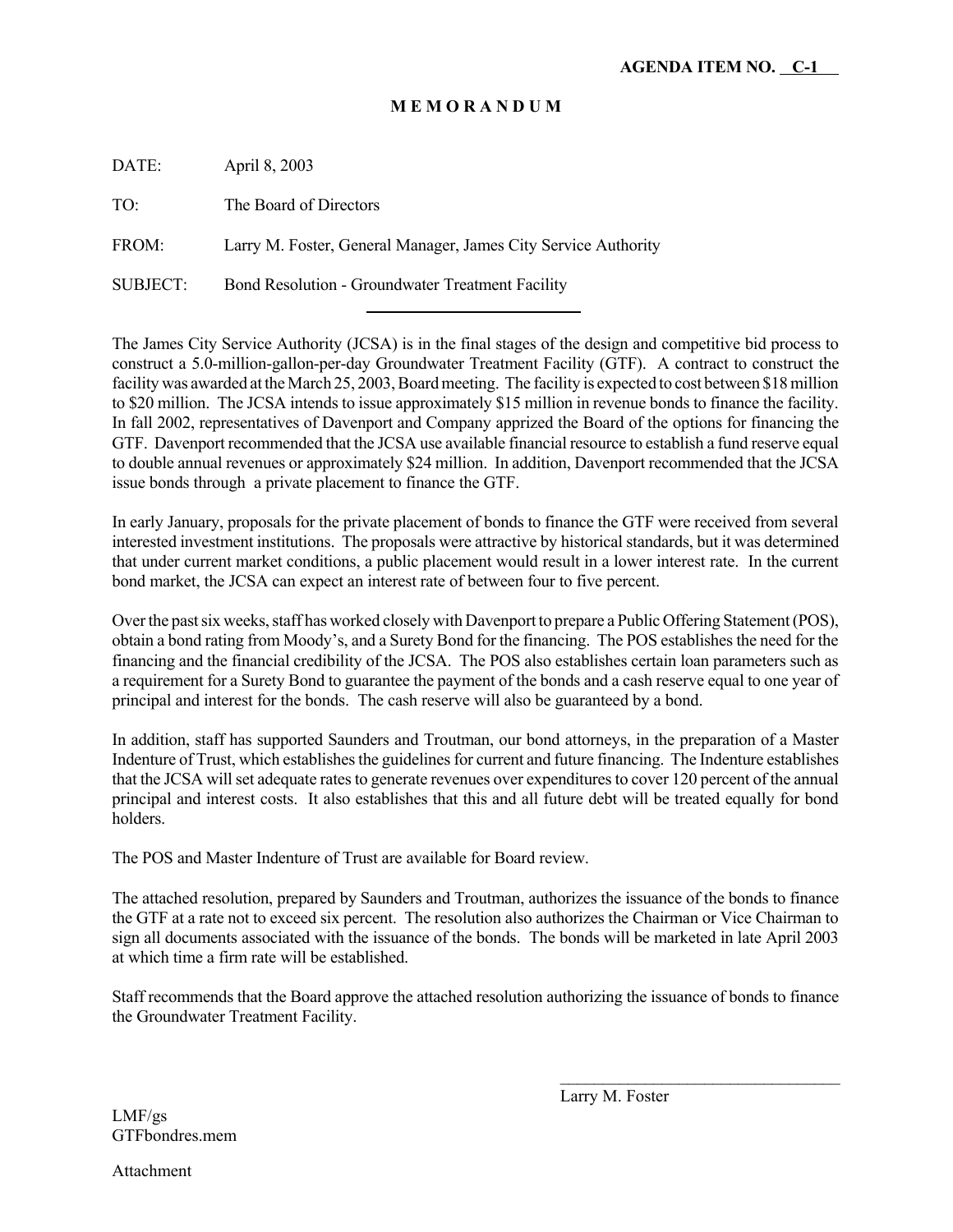# **R E S O L U T I O N**

# AUTHORIZING THE ISSUANCE BY THE JAMES CITY SERVICE AUTHORITY

# OF ITS WATER AND SEWER SYSTEM REVENUE BONDS, SERIES 2003

# AND OTHER MATTERS IN CONNECTION THEREWITH

- WHEREAS, the James City Service Authority (the "Authority") has determined that it will establish a program pursuant to which it may finance improvements and extensions to its water and wastewater systems (collectively, the "System") by the issuance of bonds payable solely from the revenues of such System; and
- WHEREAS, such bonds will be issued pursuant to the terms of a Master Indenture of Trust, dated as of April 1, 2003 (the "Master Indenture"), between the James City Service Authority (the "Authority") and SunTrust Bank, as Trustee (the "Trustee"); and
- WHEREAS, the Authority at the present time desires to issue its water and sewer system revenue bonds in an amount not to exceed \$18 million (the "2003 Bonds") and use the proceeds of the 2003 Bonds to: (i) finance a groundwater treatment facility, wells, and water transmission lines (collectively, the "Projects"); and (ii) pay related issuance costs and fund reserves;
- WHEREAS, the 2003 Bonds will be issued pursuant to the terms of the Master Indenture and a First Supplemental Indenture of Trust, dated as of April 1, 2003 (the "First Supplemental Indenture"), between the Authority and the Trustee (the Master Indenture and the First Supplemental Indenture being collectively referred to herein as the "Indenture"), and the 2003 Bonds will be sold to Morgan Keegan & Company, Inc., and SunTrust Capital Markets, Inc. (collectively, the "Underwriters"), pursuant to a Bond Purchase Agreement to be dated on or before the date the 2003 Bonds are to be issued (the "Bond Purchase Agreement"), between the Authority and the Underwriters; and
- WHEREAS, in connection with the issuance of the 2003 Bonds, the forms of all of the following documents have been presented to this meeting and filed with the Authority's records: (i) the Master Indenture; (ii) the First Supplemental Indenture; (iii) the 2003 Bonds, the form of which is attached to the First Supplemental Indenture; (iv) the Bond Purchase Agreement; (v) the Continuing Disclosure Agreement to be dated on or before the date the 2003 Bonds are to be issued (the "Continuing Disclosure Agreement") from the Authority; and (vi) the Preliminary Official Statement (the "Preliminary Official Statement") pursuant to which the 2003 Bonds are to be offered for sale.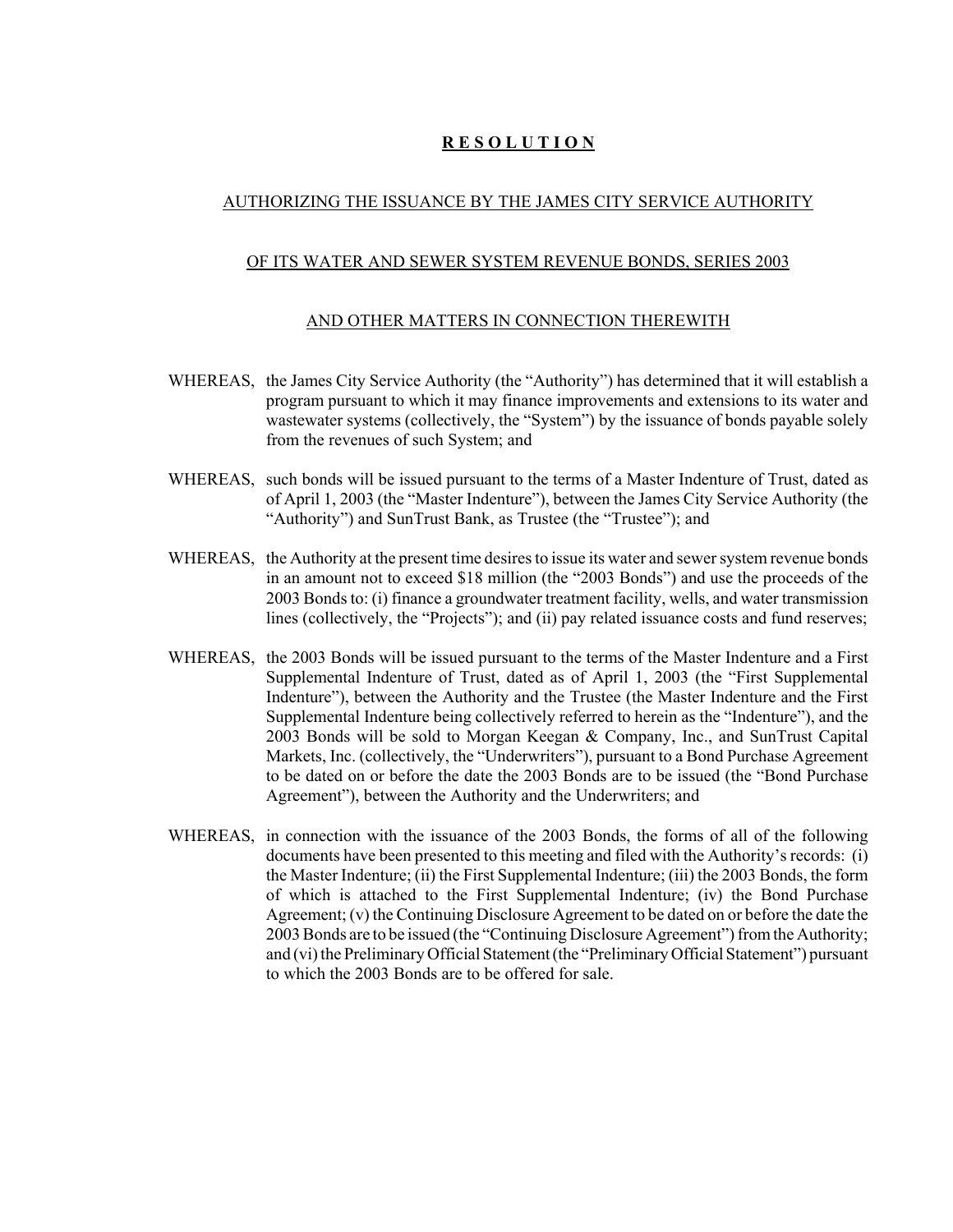### NOW, THEREFORE, BE IT RESOLVED by the Board of Directors of the James City Service Authority, James City County, Virginia, that:

- 1. The Authority hereby approves the issuance of the 2003 Bonds upon the terms set forth therein and in the Indenture. As of the date of this resolution, (A) the final principal amount of the 2003 Bonds, including the principal amount of each maturity and of each mandatory sinking fund redemption payment, has not been determined; (B) the Underwriters have not proposed the final interest rates to be payable on the 2003 Bonds; (C) the Underwriters and the Authority have not agreed upon the final price at which the Authority will sell the 2003 Bonds to the Underwriters; and (D) the optional redemption provisions have not been established. The Chairman and Vice Chairman of the Authority, either of whom may act, are each hereby authorized to approve; (i) the final principal amount of the 2003 Bonds, including the final principal amount of each maturity and of each mandatory sinking fund redemption payment, so long as the aggregate principal amount of the 2003 Bonds does not exceed \$18 million and the weighted average maturity of the 2003 Bonds does not exceed twenty-five (25) years; (ii) the actual interest rates to be payable on the 2003 Bonds, so long as the true interest cost of the 2003 Bonds does not exceed six percent (6%) per year; (iii) the final sales price of the 2003 Bonds to the Underwriters (exclusive of original issue discount or premium), so long as the final sales price shall not be less than ninety-eight percent (98%) of the aggregate principal amount of the 2003 Bonds, plus accrued interest to the date of issuance; and (iv) the optional redemption provisions, so long as optional redemptions of the 2003 Bonds will be permitted after ten and one half years (or such shorter period as is determined to be advisable in the pricing of the 2003 Bonds) and at a declining redemption premium (if any) thereafter not in excess of two percent (2%). Such approvals shall be conclusively evidenced by the execution and delivery of the First Supplemental Indenture by the Chairman or Vice Chairman.
- 2. The Indenture, the Bond Purchase Agreement and the Continuing Disclosure Agreement (collectively, the "Bond Documents") and the 2003 Bonds are hereby approved in substantially the forms submitted to this meeting, with such changes, insertions or omissions (including, without limitation, changes of the dates thereof and changes necessary to reflect the final terms of the 2003 Bonds, as described in Paragraph 1 above), as may be approved by the Chairman or the Vice Chairman of the Authority, whose approval shall be evidenced conclusively by the execution and delivery of each such document. The execution, delivery, and performance by the Authority of the Bond Documents are authorized and directed.
- 3. The execution of the 2003 Bonds and their delivery against payment, therefor, the amount of such payment to be disbursed in accordance with the terms of the First Supplemental Indenture, are authorized and directed.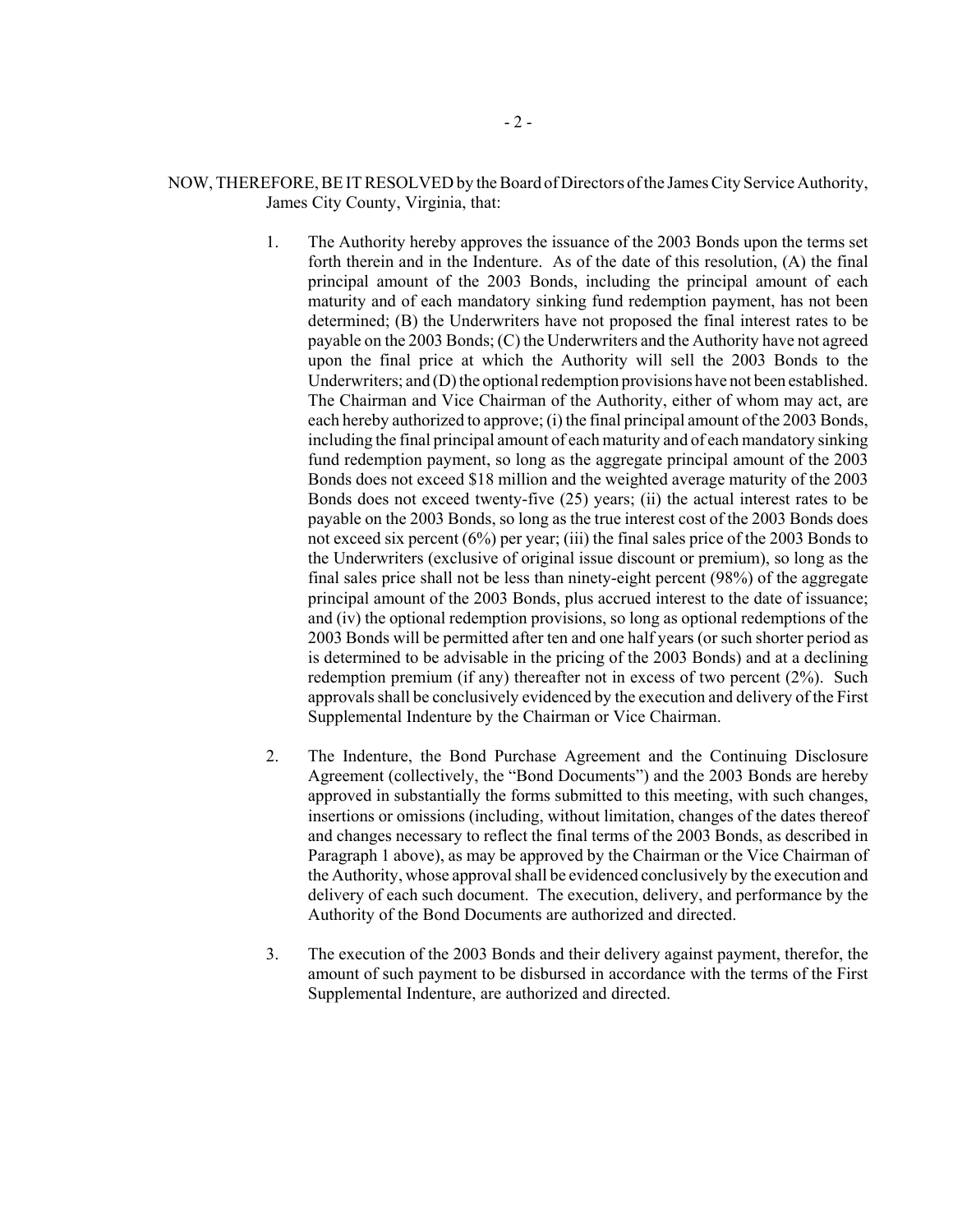- 4. The Chairman and the Vice Chairman of the Authority, either of whom may act, are each authorized and directed to execute and deliver on behalf of the Authority the 2003 Bonds and the Bond Documents and, if required, the Secretary is authorized and directed to countersign and affix the Authority's seal to the 2003 Bonds and the Bond Documents on behalf of the Authority. The signatures of the Chairman or Vice Chairman and the Secretary on the 2003 Bonds may be by facsimile.
- 5. The Chairman, Vice Chairman, General Manager, and any other officials of the Authority as may be requested are authorized and directed to execute and deliver on behalf of the Authority such instruments, documents, or certificates, including without limitation Internal Revenue Service Form 8038-G, a Letter of Representations to The Depository Trust Company, a non-arbitrage certificate and documents related to any bond insurance, and to do and perform such things and acts, as they shall deem necessary or appropriate to carry out the transactions authorized by this Resolution or contemplated by the 2003 Bonds, the Bond Documents or such instruments, documents or certificates. All of the foregoing previously done or performed by such officials of the Authority are in all respects confirmed, ratified, and approved.
- 6. The Authority determines that the issuance of the 2003 Bonds is in accordance with the terms of the Indenture, and all actions of the Authority contemplated thereunder will be in the furtherance of the purposes of the Virginia Water and Waste Authorities Act, Chapter 51, Title 15.2 of the Code of Virginia of 1950, as amended (the "Act").
- 7. The Preliminary Official Statement is hereby approved in substantially the form submitted to this meeting, with such changes, insertions, or omissions as may be approved by officials of the Authority. The Chairman and the Vice Chairman of the Authority, either of whom may act, are each hereby authorized to deem the Preliminary Official Statement to be final, within the meaning of Rule 15c2-12 of the Securities and Exchange Commission, except for the omission of certain pricing and other information allowed to be omitted pursuant to such Rule 15c2-12. The use and distribution of the Preliminary Official Statement by the Underwriters in the issuance and sale of the 2003 Bonds are hereby authorized.

The officials and staff of the Authority are hereby authorized and directed to assist with the preparation of a final Official Statement, appropriately dated, in the form of the Preliminary Official Statement, with appropriate completions, insertions, omissions, and changes as shall be necessary to accurately describe the Authority the 2003 Bonds, the security therefor, the Bond Documents and the Projects. The Chairman and the Vice Chairman of the Authority, either of whom may act, are each authorized and directed to execute and deliver the final Official Statement on behalf of the Authority. The use and distribution by the Underwriters of such final Official Statement are hereby approved.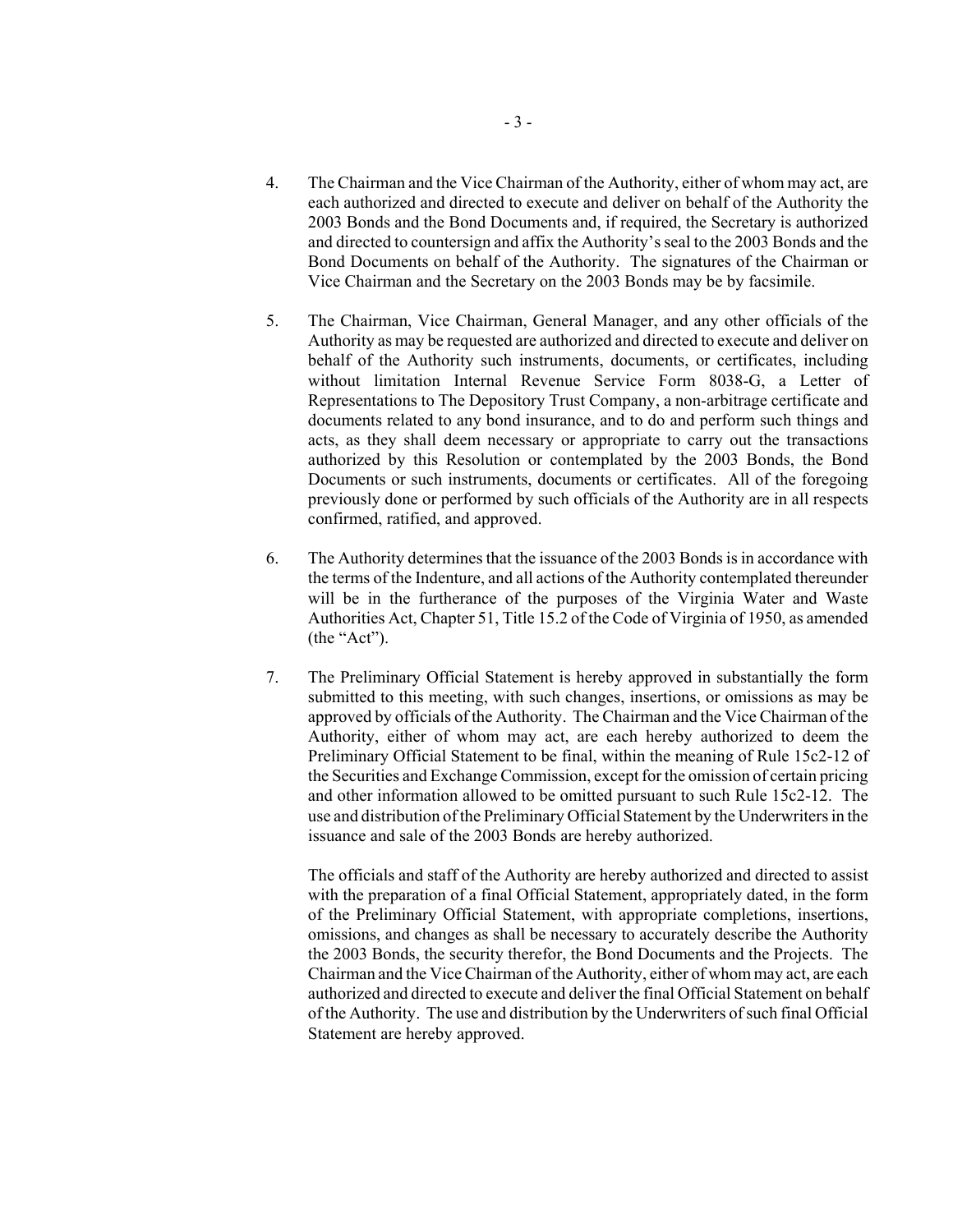- 8. The Authority hereby approves the commitment of Financial Security Assurance, Inc. (the "Commitment"), to provide its municipal bond insurance policy to secure the 2003 Bonds. The execution and delivery of the Commitment by the Chairman, Vice Chairman, and General Manager, any of whom may act, are hereby authorized. Any amendments to the Bond Documents and 2003 Bonds that are required by the Commitment are also hereby authorized.
- 9. SunTrust Bank is hereby selected to act as trustee under the Master Indenture and the First Supplemental Indenture.
- 10. The Authority has previously adopted a Reimbursement Resolution in connection with the financing of the Projects. The Authority hereby amends the maximum principal amount of the Indebtedness as defined and set forth in such Reimbursement Resolution from \$9.5 million to \$18 million. The Reimbursement Resolution, except as modified by the preceding sentence, remains in full force and effect, and is ratified and confirmed hereby.
- 11. All other actions hereafter taken by the officials or agents of the Authority that are in conformity with the purposes and intent of this Resolution and in furtherance of the issuance and sale of the 2003 Bonds and the undertaking of the Projects are hereby confirmed, ratified, and approved.
- 12. This resolution shall take effect immediately upon its adoption.

Michael J. Brown Chairman, Board of Directors

 $\overline{\phantom{a}}$  , where  $\overline{\phantom{a}}$  , where  $\overline{\phantom{a}}$  , where  $\overline{\phantom{a}}$ 

ATTEST:

Sanford B. Wanner Secretary to the Board

 $\mathcal{L}_\text{max}$ 

Adopted by the Board of Directors of the James City Service Authority, James City County, Virginia, this 8th day of April, 2003.

GTFbond.res